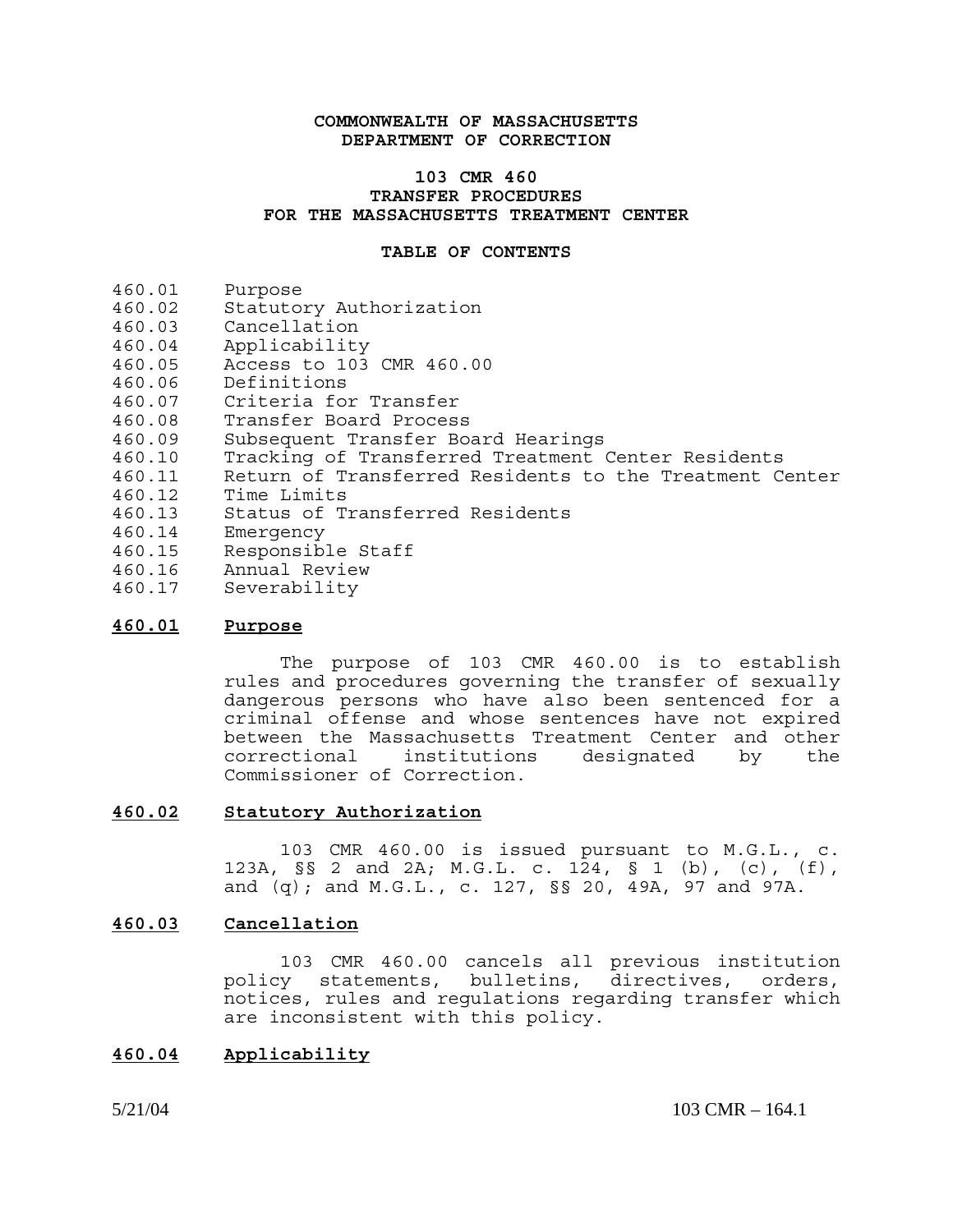103 CMR 460.00 applies to all Department employees and to all inmates at state, county, and federal correctional institutions who are serving a sentence imposed by the Commonwealth of Massachusetts and to residents housed at the Treatment Center located in Bridgewater, Massachusetts, who have also been sentenced for a criminal offense and whose sentences have not expired.

### **460.05 Access to Regulations**

103 CMR 460.00 shall be maintained within the Central Policy File of the Department of Correction and will be accessible to all Department employees. A copy of this policy will also be maintained at each superintendent's central policy file and at each resident or inmate library.

### **460.06 Definitions**

Behavior Review Committee (BRC) - A committee of Treatment Center staff which determines the validity of any report of inappropriate behavior or a violation of any institutional rules, Department regulations, or laws of the Commonwealth or the United States committed by any Treatment Center resident and, upon a finding that such a report is valid, may impose sanctions upon a Treatment Center resident.

Business Day - Monday through Friday, exclusive of state or federal holidays.

Classification Board - As defined in 103 CMR 420.00, a committee of institutional or departmental employees which makes recommendations to the superintendent concerning an inmate's program participation or placement within the Department of Correction.

Clinical Director of Treatment - The Treatment Center staff person responsible for the development, implementation and review of the clinical components at the Massachusetts Treatment Center.

Commissioner - Commissioner of Correction.

Community Access Board (CAB) - A board established pursuant to M.G.L., c. 123A, § 6A and consisting of five members appointed by the commissioner, whose function is to consider a person's placement within a community access program and conduct an annual review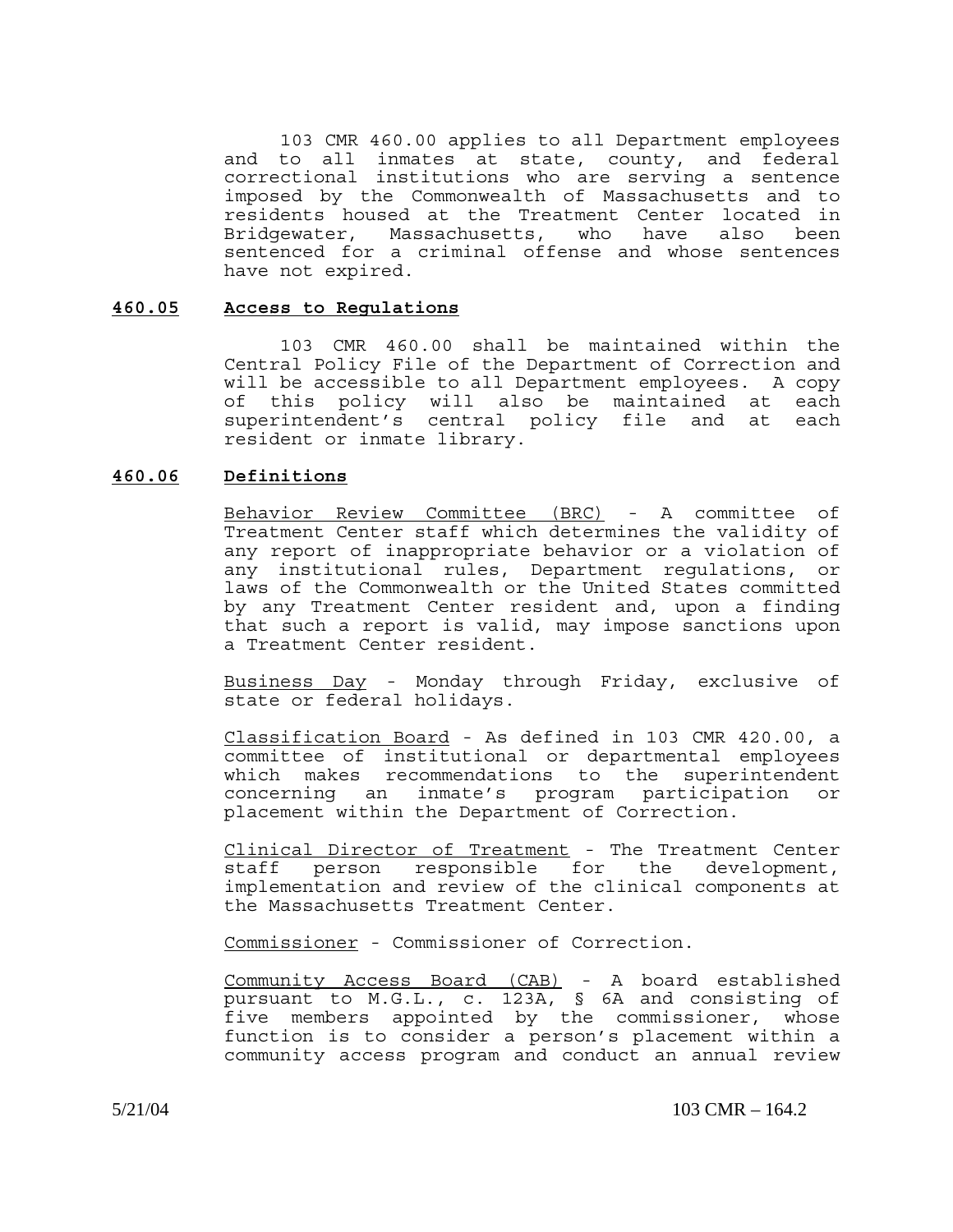of Treatment Center residents' sexual dangerousness.

Correctional Institution - A state, county, or contract correctional facility located within Massachusetts.

Department - The Department of Correction.

Director of Classification - The superintendent's designee who is responsible for overseeing and coordinating the classification and transfer board processes at the Treatment Center.

Emergency - A threat to the safety, security or orderly administration of the Treatment Center or to the safety or security of staff, residents, or other persons.

Resident - A person committed to the Treatment Center pursuant to M.G.L., c. 123A as a sexually dangerous person.

Sexually Dangerous Person - As defined in M.G.L., c. 123A, § 1: any person who has been

- (a) convicted of or adjudicated as a delinquent juvenile or youthful offender by reason of a sexual offense and who suffers from a mental abnormality or personality disorder which makes the person likely to engage in sexual offenses if not confined to a secure facility;
- (b) charged with a sexual offense and was determined to be incompetent to stand trial and who suffers from a mental abnormality or personality disorder with makes such person likely to engage in sexual offenses if not confined to a secure facility; or
- (c) previously adjudicated as such by a court of the commonwealth and whose misconduct in sexual matters indicates a general lack of power to control his sexual impulses, as evidenced by repetitive or compulsive sexual misconduct by either violence against any victim, or aggression against any victim under the age of 16 years, and who, as a result, is likely to attack or otherwise inflict injury on such victims because of his uncontrolled or uncontrollable desires.

Superintendent - The chief administrative officer of the Treatment Center.

Transfer - The act of moving a Treatment Center resident from the Treatment Center to another<br>correctional facility within Massachuse facility within Massachusetts upon approval of the Commissioner or a designee.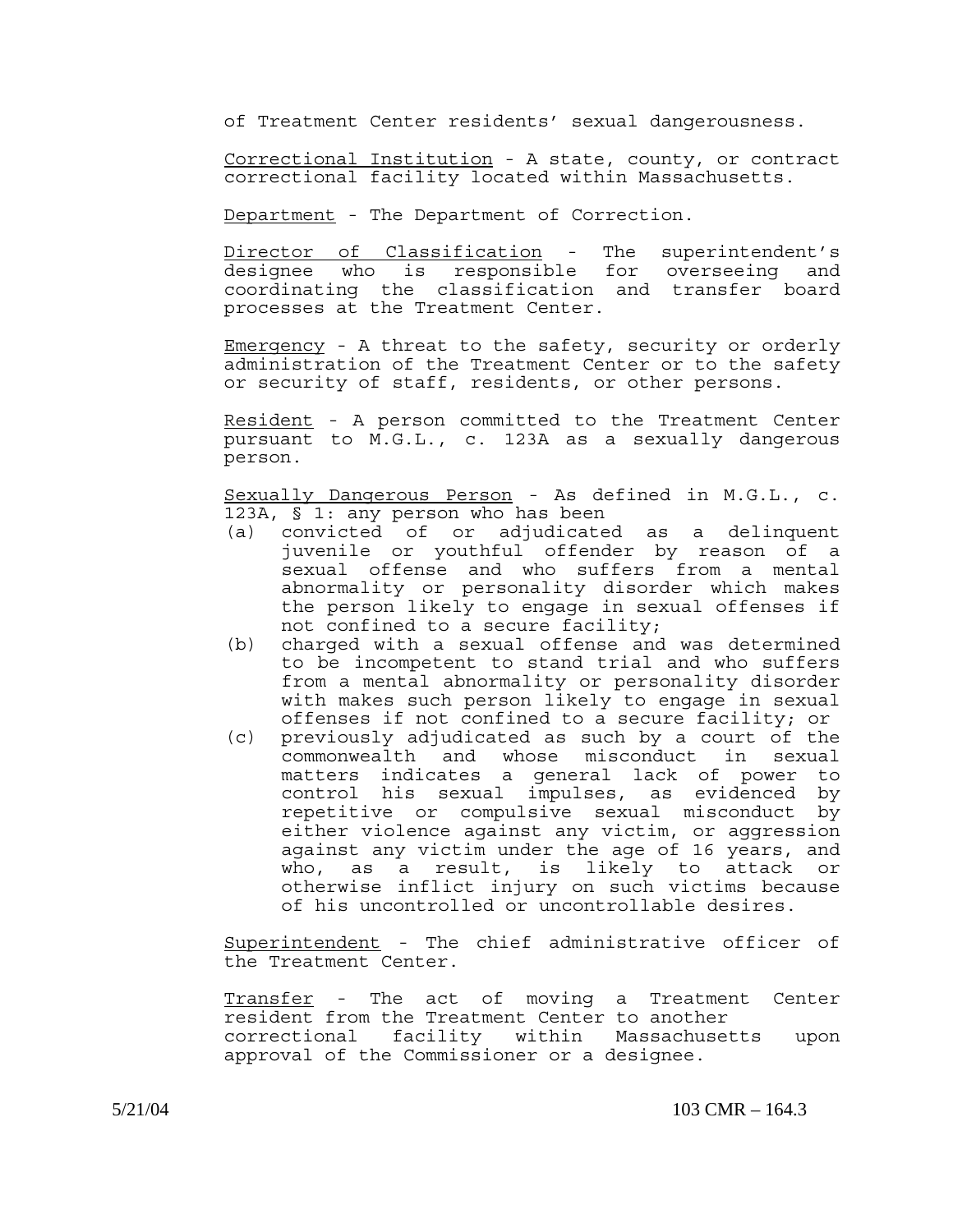Transfer Board - The board established pursuant to M.G.L., c. 123A, § 2A whose function is to make recommendations for the transfer of a Treatment Center resident from the Treatment Center to another correctional institution designated by the Commissioner.

Treatment Center - As created by M.G.L., C., 123A, § 2 the correctional institution for the care, custody, treatment, and rehabilitation of persons adjudicated as being sexually dangerous.

### **460.07 Criteria for Transfer**

- (1) The resident may be transferred based upon any one of the criteria listed in 103 CMR 460.07(1)(a) through (e):
	- (a) Unamenability to treatment; or
	- (b) Unwillingness to follow treatment recommendations; or
	- (c) Lack of progress in treatment. For purposes of 103 CMR 460.07 (1)(a) through 460.07 (1)(c), the criteria pertaining to treatment failure will be met if, in the judgment of the Clinical Director of Treatment, the resident has failed appreciably to participate in treatment or to achieve treatment goals during the previous six month period.
	- (d) The danger posed by the resident to other residents or to staff at the Treatment Center; or
	- (e) The degree of security necessary to protect the public. For the purpose of 103 CMR 460.07 (1)(d), the criteria relating to security will be met if the resident poses a danger of physical harm to himself or others as manifested through threats or assaults, escape, attempted escape, or a serious risk of escape.
- (2) The resident may request to be transferred voluntarily upon a written request to the clinical director.

## **460.08 Transfer Board Process**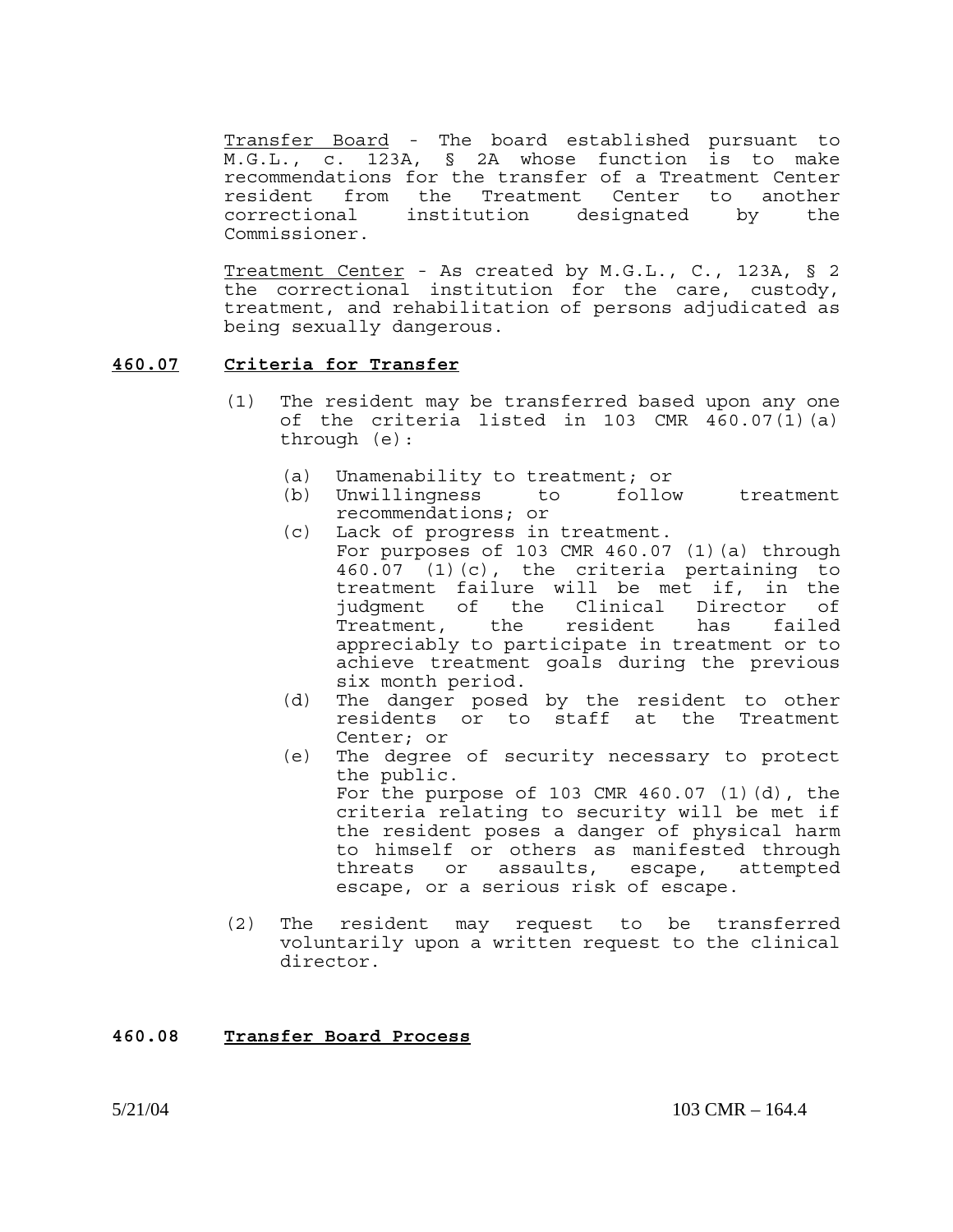- (1) Applicability Only Treatment Center residents who are civilly committed to the Treatment Center who have also been sentenced for a criminal offense and whose sentences have not expired, may be referred to the transfer board for consideration of possible transfer.
- (2) Referral The superintendent, the clinical director of treatment, the Community Access Board, or the Behavior Review Committee may refer the resident to the transfer board to make recommendations regarding the transfer of a resident from the Treatment Center to another correctional institution. All referrals to the transfer board shall be in writing on a form approved by the Superintendent. The written referral shall include a statement explaining the basis for the referral. A copy of the written referral shall be provided to the resident within 48 hours from the date that the referral is signed by the referring party. A resident may be referred to the transfer board upon a reasonable belief that he meets the transfer criteria as set forth in 103 CMR 460.07.
- (3) Initial Transfer Board Hearing Upon referral of a resident to the transfer board, the transfer board shall convene to make a recommendation concerning a Treatment Center resident's transfer from the Treatment Center to another correctional institution. The following standards shall be adhered to regarding the initial transfer board hearing:
	- (a) Board Composition The transfer board shall be comprised of the director of classification or a designee, the clinical director of treatment or a designee, and the director of security or a designee. One board member shall be designated by the superintendent to act as a chairperson, and shall be responsible for the overall quality of the review process and complying with M.G.L., c. 123A, § 2A. All transfer board decisions require a simple majority vote.
	- (b) Notice of Hearing The Treatment Center resident shall be provided with 30 days advance written notice prior to his transfer board. Such notice may be waived by the resident in writing. The written notice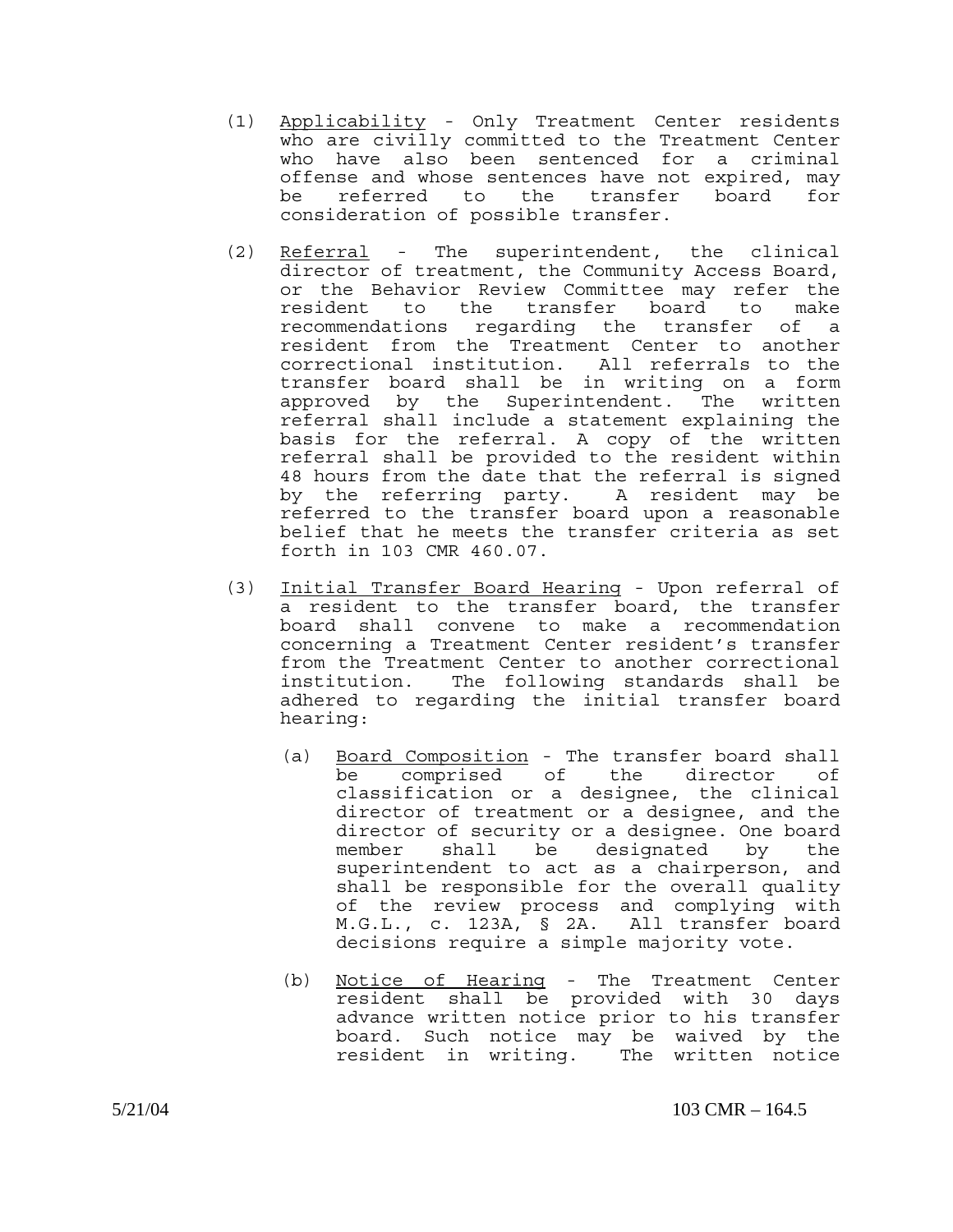shall also inform the resident of the purpose of the hearing, the reasons for the hearing, the procedures to be followed at the hearing, and a listing of the date, time, and place of the hearing. Within ten days of the hearing date, the resident shall be provided with the names of any witnesses to appear before the transfer board and copies of documents to be considered by the transfer board or a list of such documents if the documents are otherwise available to the resident (e.g., the resident's Treatment Center record). Within one day of the hearing date, the resident shall be provided a list of the board members who will preside over the hearing.

- (c) Representation The resident may be represented by an attorney or law student at the hearing. It is the resident's responsibility to secure such representation and the department shall afford him the opportunity to do so. The department will reschedule the hearing once at the request of the attorney or law student. The department may, but is under no obligation to, reschedule a hearing a second time to accommodate the legal representative's schedule.
- (d) Request for Witnesses and Evidence At least ten days before the hearing date, the resident shall make a written request to the chairperson for any witnesses or any evidence which the resident wishes to present on his own behalf. The request shall include a brief summary of the expected testimony of any proposed witness. The chairperson may rule on the resident's request either prior to the hearing or at the hearing. The chairperson shall allow the resident to call such witnesses or to present such witnesses when permitting him to do so will not be unduly hazardous to personal or institutional safety. The factors the chairperson may consider when ruling on a resident's request to call witnesses, question witnesses or present other documentary or physical evidence shall include, but not be limited to, the following:
	- (1) Relevance;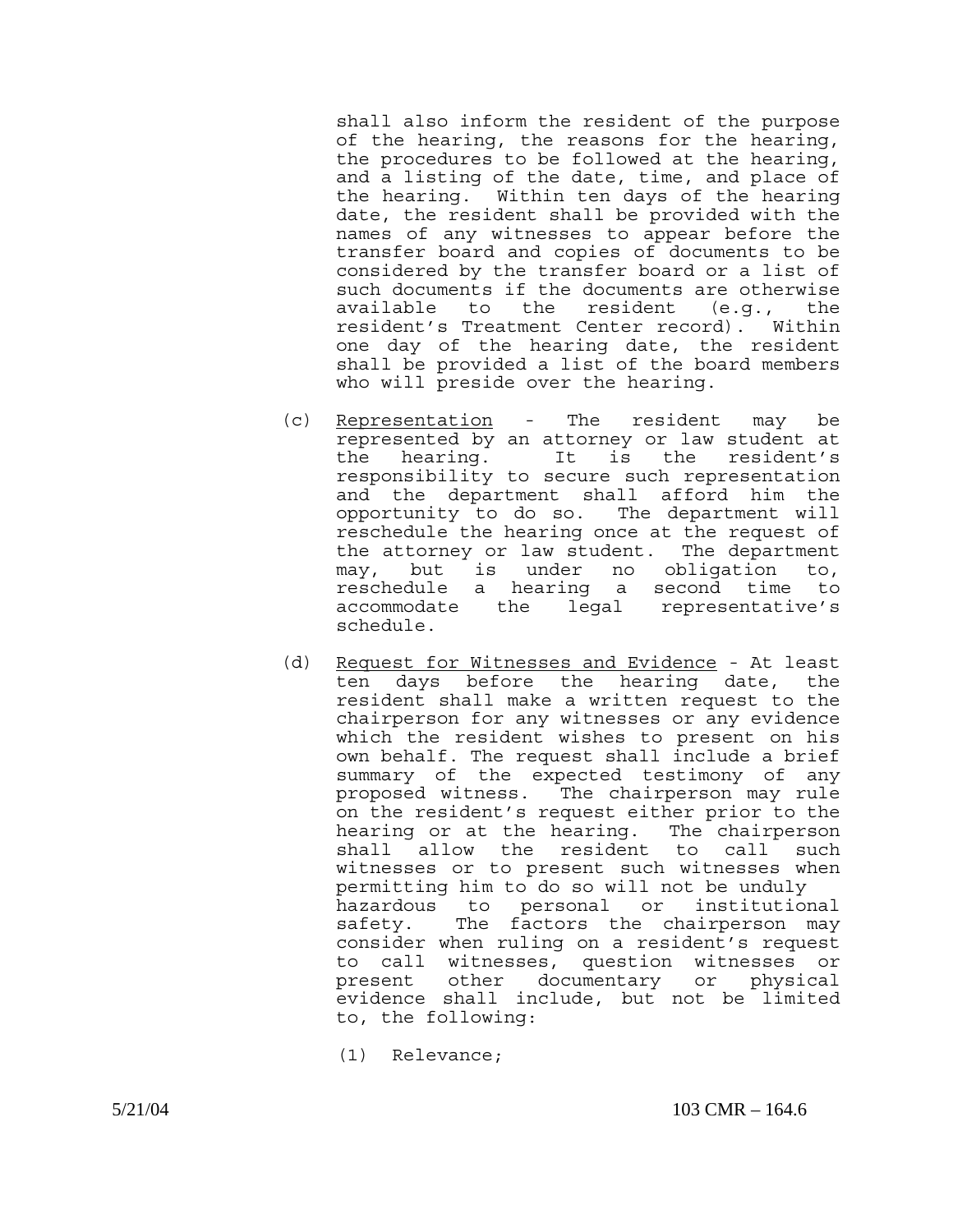- (2) Whether the evidence is cumulative or repetitive;
- (3) Whether the presence of the witness is likely to create an imminent threat of physical harm;
- (4) Unavailability of a staff person for a prolonged period of time due to illness, vacation or other authorized absence, or for other good cause;
- (5) Failure of the resident to provide a brief summary of the expected testimony of a proposed witness.
- (e) Case Presentation The party referring the resident to the transfer board may make an oral and/or written presentation to the transfer board relevant to the applicable criteria for transfer set forth in 103 CMR 460.07. The referring party may designate another Treatment Center staff member to make the written and/or oral presentations. If the BRC or the CAB is the referring party, the chairperson of the referring party may designate a member of the referring body to make the oral and/or written presentations.
- (f) Cross-examination Subject to the criteria set forth in 103 CMR 460.08(3) (d), the resident or his representative shall be afforded the opportunity to cross-examine any witnesses appearing before the transfer board.
- (g) Resident Presentation Following the referring party's presentation, the Treatment Center resident scheduled for review may present any information relevant to the question of the resident's transfer. Transfer board members may direct questions to the resident. A legal representative may be allowed to make a presentation at the hearing to the transfer board members for their consideration. In the event the resident is unwilling to attend the transfer board hearing, the chairperson of the board may proceed with the hearing.
- (h) Transfer Board Decision The board shall base its decision on the preponderance of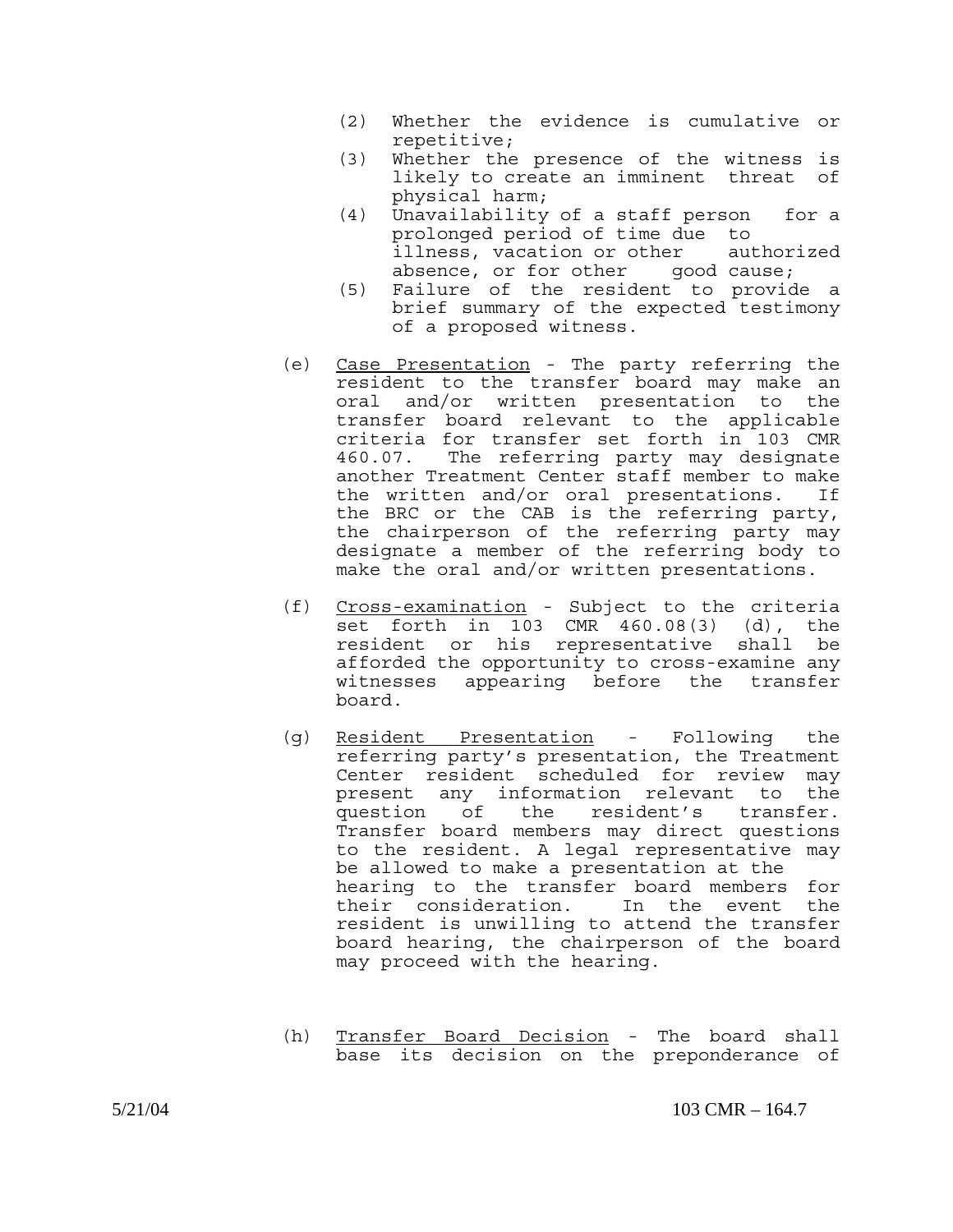evidence presented during the hearing. The board's decision shall be determined by a majority vote no later than 48 hours following the case and resident presentations. After the board votes, the chairperson of the board or a designee shall orally notify the resident of the board's decision. The board may take the following actions.

- (1) The board may determine that the resident should not be transferred from the Treatment Center. In such case, the determination of the board shall be final. The board shall issue a written decision. Nothing, however, shall preclude a subsequent referral of the resident to the transfer board, based upon the criteria set forth in 103 CMR 460.07.
- (2) The board may delay its recommendation concerning the resident's transfer to another correctional facility. If the board delays its recommendation, the members of the board considering the resident's case shall set a date to reconvene. The date may not be longer than six months from the date of the initial transfer board hearing. The resident shall be notified orally of this date following the board's vote. At that date, the same board members shall reconvene to make a recommendation regarding the resident's transfer. The board may not delay its recommendation a second time. The reconvened hearing shall proceed in accordance with 103 CMR 460.08 (3)(c) and (d) and (f) through  $(k)$ .
- (3) The board may recommend the resident's transfer to another correctional facility if it finds that the criteria set forth in 103 CMR 460.07 have been met. The board's recommendation and reasons for a minority vote shall be recorded in the chairperson's written summary report.
- (i) The Transfer Board Summary If at the end of the transfer board hearing, the board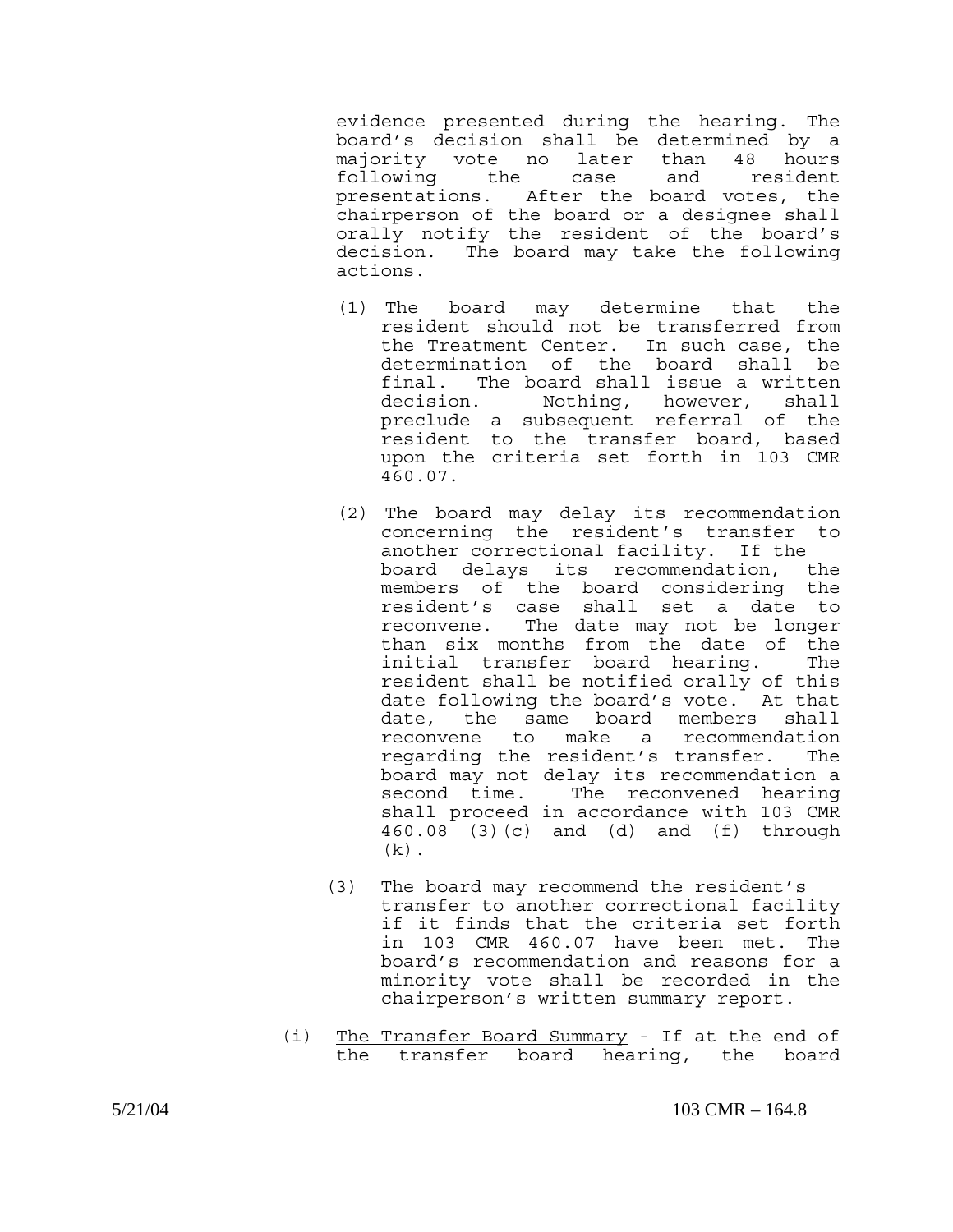recommends the resident's transfer to another correction institution, a written summary of the board's recommendation shall be prepared by the chairperson or another board member designated by the chairperson. All summaries of board recommendations must be signed by the board chairperson. A copy of the summary presented to the resident shall serve as written notice of the board's decision and the written summary shall indicate the date a copy was presented to the resident. A copy of the summary, photocopies of documents the board relied upon in arriving at its recommendation, and other related material shall be submitted to the superintendent or a designee within ten business days of the close of the hearing. The summary shall contain, but shall not be limited to, the following:

- 1. The date the resident's criminal sentence(s) are scheduled to expire;
- 2. The board's findings with regard to the criteria for transfer set forth in 103 CMR 460.07;
- 3. The minimum conditions and criteria for consideration of the resident's future return to the Treatment Center;
- 4. The reasons for a minority vote, if there was one; and
- 5. A recommendation as to the appropriate classification and placement of the resident within the Department of Correction.
- (j) Superintendent's Review If the transfer board recommends the resident's transfer to another correctional facility, the transfer board chairperson shall submit to the superintendent copies of the transfer board's written summary of the board's recommendation for transfer, classification, and placement, and all accompanying documentation as set forth in 103 CMR 460.08 (3)(i). If the superintendent referred the resident to the transfer board pursuant to 103 CMR 460.08 (2), the superintendent shall designate an impartial Treatment Center staff member to review the transfer board's recommendation. Within ten business days after receipt of the transfer board's recommendation concerning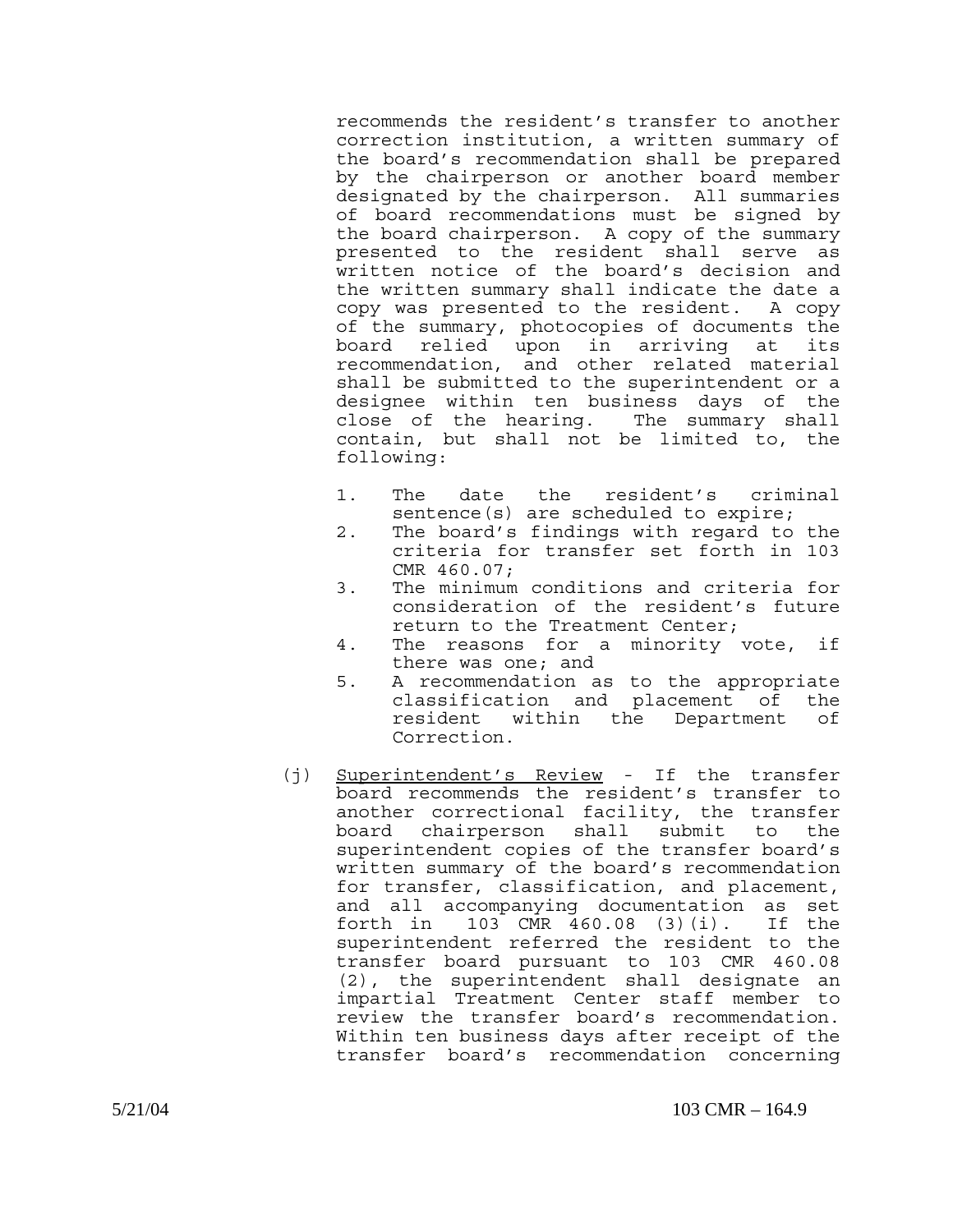the resident's transfer, the superintendent or a designee shall render a written decision concerning the resident's transfer, classification and placement.

(k) Resident Appeal - Where a Treatment Center resident disagrees with any recommendation of the transfer board, the resident may submit a written appeal of the transfer board's recommendation to the superintendent within five business days of written notification of the board's recommendation. If the superintendent referred the resident to the transfer board pursuant to 103 CMR 460.08 (2), the superintendent shall designate an impartial Treatment Center staff member to review the resident's appeal.

 The superintendent or designee shall respond in writing to the resident within ten business days, noting the result of the appeal.

- (l) The Commissioner's Decision To finalize the transfer process, the superintendent's decision concerning the resident's transfer, classification and placement shall be submitted for approval to the commissioner or a designee.
- (m) Emergency Transfers
	- (1) Whenever a resident is referred to the transfer board for reasons set forth in section 103 CMR 460.07(d) and (e) the superintendent or, a designee may transfer a resident to another correctional institution prior to the resident's transfer board hearing if the superintendent determines that the resident:
		- (a) Poses an imminent threat of serious physical harm to other residents or staff, or poses an imminent threat of escape, or needs to be transferred for his own safety; or
		- (b) That reasons of security or considerations pertinent to an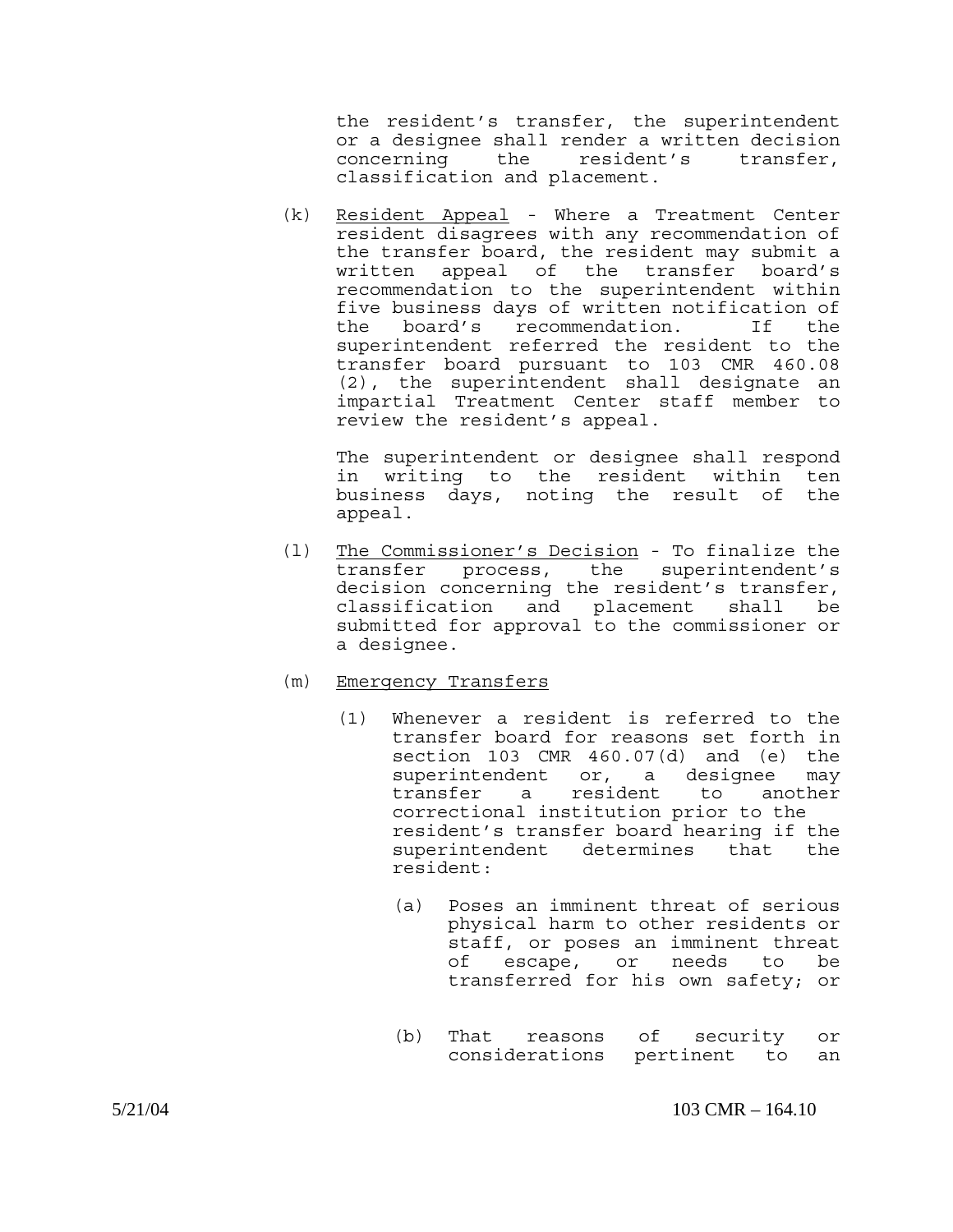ongoing investigation preclude the resident's housing in any unit of the Treatment Center pending the transfer board hearing.

(2) A transfer board hearing shall be held within 20 business days of such an emergency transfer. However, where a BRC investigation hearing or any investigation is pending, the transfer board hearing shall initially consist only of the resident's security requirements, specifically whether or not he continues to require residency outside of the Treatment Center. Within ten business days of completion of the BRC hearing and/or compilation of any investigation, a full hearing shall be held in accordance with the procedure set forth in 103 CMR 420.08 (3) (a) through (l). At the discretion of the superintendent, the hearing can be held either at the Treatment Center or at the site of the resident's confinement.

# **460.09 Subsequent Transfer Board Hearings**

- (1) Subsequent transfer board hearings serve to determine whether to recommend that transferred Treatment Center residents should be returned to the Treatment Center. Subsequent boards will assess the transferred Treatment Center resident's appropriateness for return to the Treatment Center, based upon:
	- (a) The resident's compliance with such criteria and conditions established by the initial transfer board pursuant to 103 CMR 460.08(3)(i)3., and
	- (b) The resident's behavioral and programmatic record at the correctional institution(s) where the resident has been housed.
- (2) The Treatment Center Superintendent, Treatment Center Clinical Director of Treatment, the CAB, or a classification board may refer any transferred Treatment Center resident to the transfer board to determine whether the transferred resident should be recommended to be returned to the Treatment Center. Such a review shall be conducted in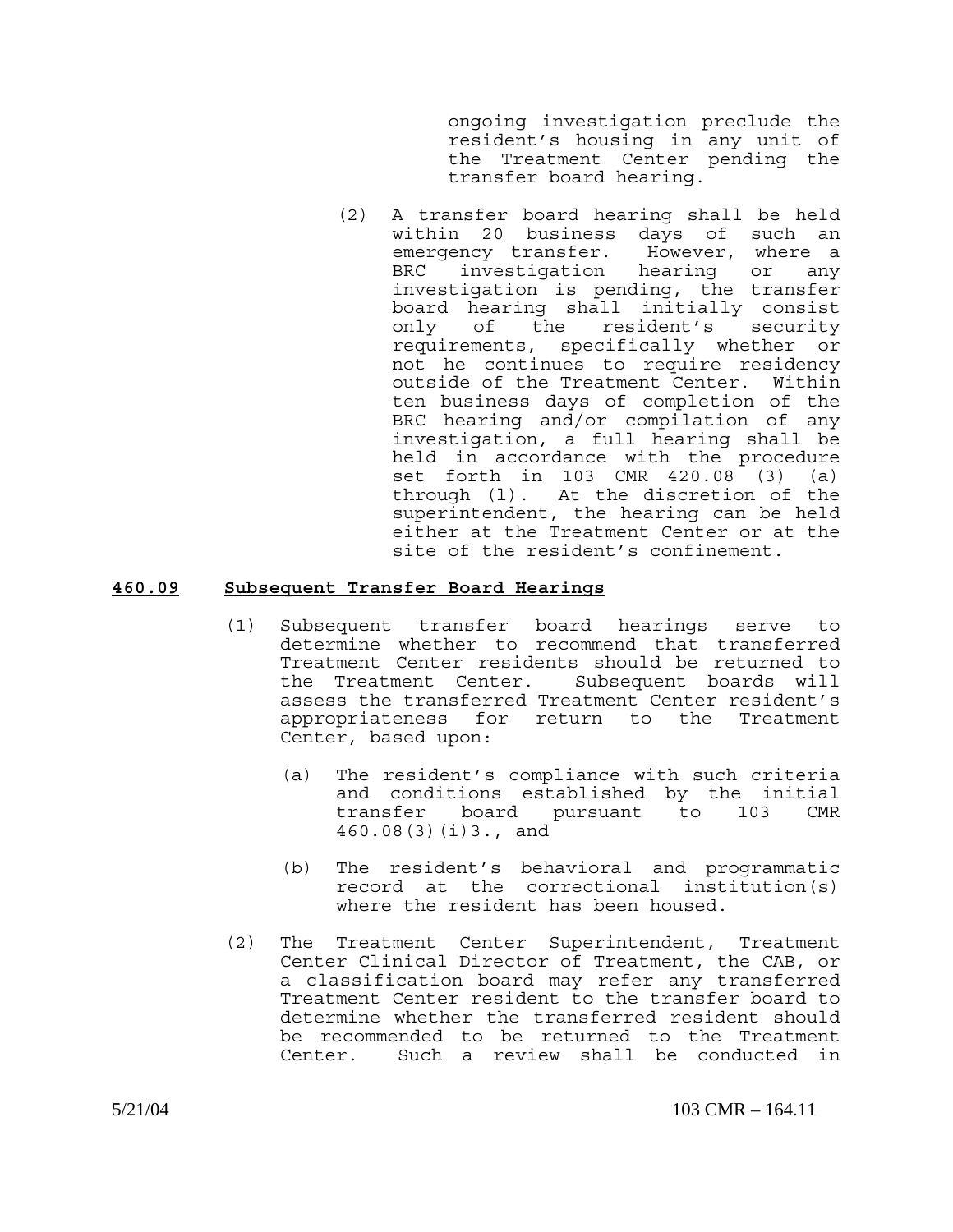accordance with  $103$  CMR  $460.08$  (3)(a) through (1).

(3) Once every six months any transferred Treatment Center resident may submit a written request for review by the transfer board. The resident shall present the request in writing to the Treatment Center Superintendent who shall refer the transferred resident's request to the transfer board chairperson. The resident shall bear the burden of submitting sufficient information to show that he has complied with the criteria and conditions established by the transfer board pursuant to 103 CMR 460.08(3) (i)3. Upon determination by the transfer board that the resident has met his burden of submission, the transfer board process shall proceed in accordance with 103 CMR 460.08 (3)(a) through (l). The chairperson, may convene the transfer board either at the Treatment Center or at the correctional institution where the resident resides.

## **460.10 Tracking of Transferred Treatment Center Residents**

In order to facilitate the centralized control, monitoring, and evaluation of transferred Treatment Center residents, the department shall develop, institute, and maintain a record keeping system at the Treatment Center that will record each correctional institution at which a transferred Treatment Center resident resides. These records will be kept for the following purposes:

- (1) The Treatment Center superintendent or a designee shall endeavor to obtain from each correctional institution to which a transferred Treatment Center resident is transferred copies of any records or documents relevant to such a residents' sexual dangerousness, treatment, rehabilitation, disciplinary actions, and security concerns. The Treatment Center Superintendent or a designee shall endeavor to include such records in a transferred resident's treatment and administrative files maintained at the Treatment Center.
- (2) The Treatment Center's Clinical Director of Treatment or a designee shall conduct annual reviews of all transferred Treatment Center residents. Such reviews may include but are not limited to interviews of the resident, review of the residents' records from other correctional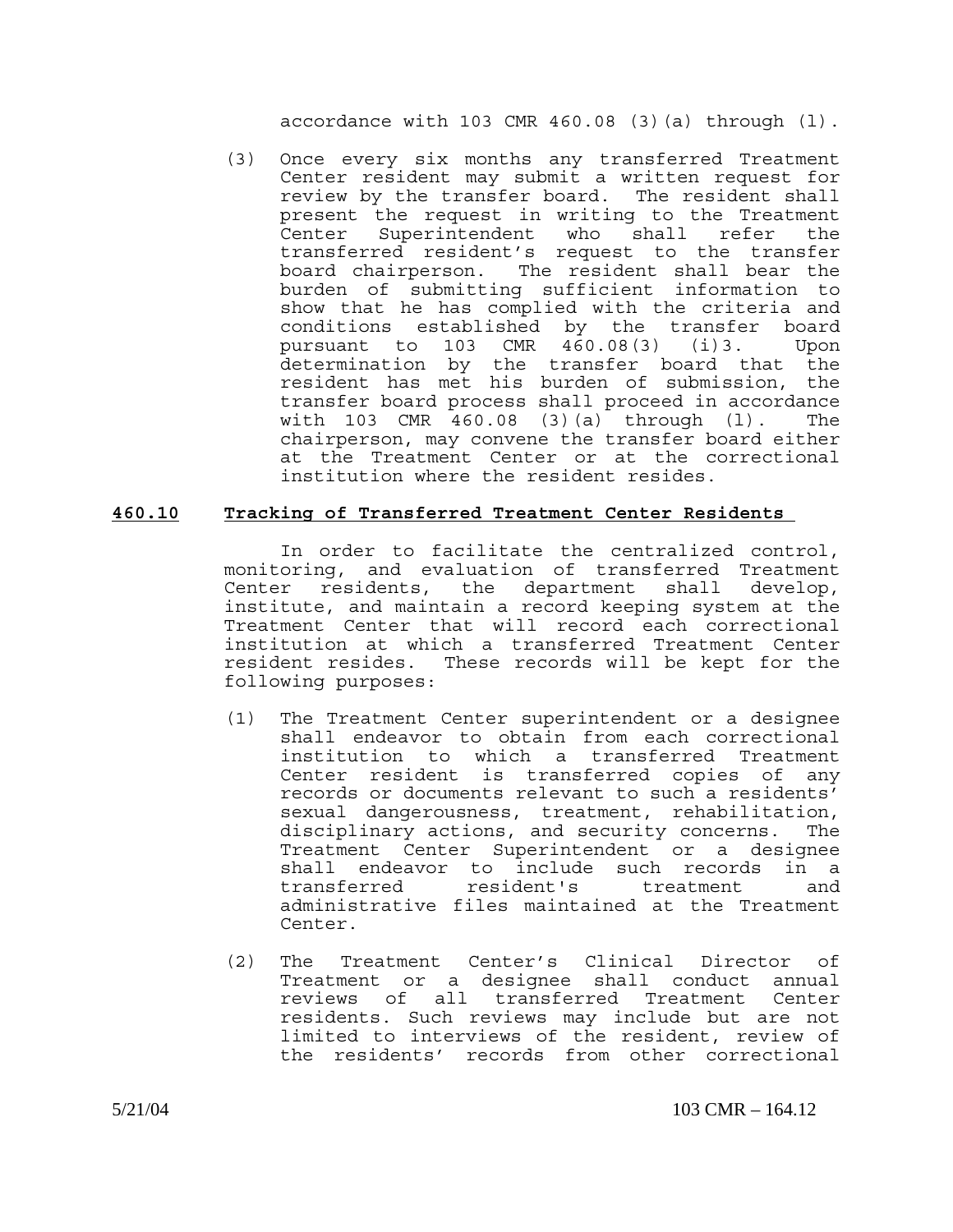institutions, and interviews with the staff of other correctional institutions. Any reports of such periodic reviews shall be included in the transferred residents' Treatment Center files and records.

(3) Pursuant to M.G.L., c., 123A, §§ 2A & 6A, the Community Access Board ("CAB") shall continue to conduct annual reviews of and prepare reports on the current sexual dangerousness of all transferred residents. The CAB may also conduct a review in order to update an annual review in preparation for a transferred resident's M.G.L., c. 123A, § 9 hearing. Reviews may include but are not limited to personal interviews of the resident, interviews with the staff of other correctional institutions, and to all of the resident's records at the Treatment Center and any other correctional institution.

### **460.11 Return of Transferred Residents to the Treatment Center**

A transferred resident shall only be returned to the Treatment Center if:

- (1) Following the transfer process in 103 CMR 460.09, the commissioner or a designee approves of a transferred Treatment Center resident's return to the Treatment Center; or
- (2) A resident's criminal sentence expires and he has not been discharged from his M.G.L. c. 123A commitment.

# **460.12 Time Limits**

All procedural time limits set forth in 103 CMR 460.00 are directory and may be waived by the superintendent or the commissioner or their designees.

## **460.13 Status of Transferred Residents**

Any resident transferred pursuant to 103 CMR 460 from the Treatment Center to another correctional institution of the Department of Correction shall be deemed a state prisoner fully subject to all department rules, regulations, and policies governing prisoners at the receiving correctional institution, including, but not limited to, 103 CMR 420.00 and 103 CMR 430.00. Except as provided in 103 CMR 460.00, rules, regulations, and policies adopted solely for operation